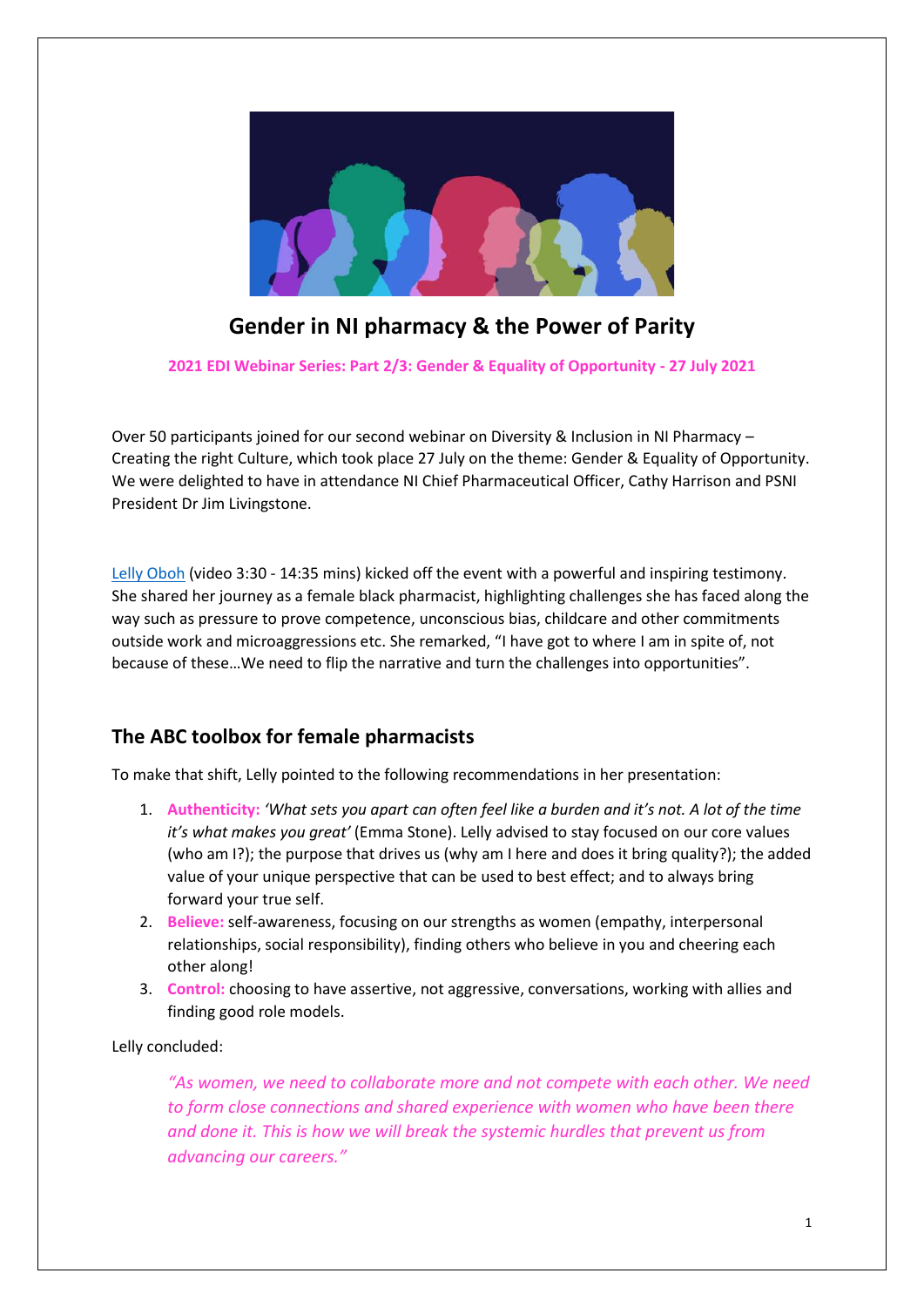#### **Zero conflict between meritocracy and diversity**

Gary Kennedy (video 15:45 - 34:35 mins), representing the Irish governmen[t Balance for Better](https://www.betterbalance.ie/)  [Business](https://www.betterbalance.ie/) initiative, provided the keynote address and reflected on his learnings, research studies, and experience having worked on several Boards:

*"The closer you get to parity, the better results you get in terms of business…Where you have gender balanced leadership, you have enhanced decision-making in the business environment."*

He cautioned against 'tokenism', which is proven counterproductive and can isolate the lone female.

Gary observed changes in the work environment over recent years, which today comprises a better informed, better educated and more demanding workforce: *"People are looking at proactivity in terms of employers, whether it's from ESG (environment, social and governance) criteria, sustainability issues, what they're doing in terms of the culture of the company, diversity, inclusiveness, gender balance etc…That has had to make employers wake up."*

Asked by Sheelin McKeagney, Chair of Pharmacy Forum NI, (video 1:35 - 1:40 mins), how can male dominated organisations change to introduce more female appointments, Gary advised:

*"One of the biggest barriers we have is a fear factor among the male community…there is this inherent fear that while the theory is right and they subscribe to it, they have to give up a couple of points in their own journey to facilitate that. Organisations have to really work hard to allay that fear factor…To get success in this area, if you can have a male champion, it's night and day."*

## **Flexible working**

As a working mother, speake[r Anna McLaughlin](https://twitter.com/medicare_group/status/957356761459118085?lang=en-gb) (video 36:00 - 43:00 mins) and Pharmacist of the year NI 2019, picked up on Gary's points related to her return to work following maternity leave, when full-time hours no longer suited. She spoke of her current job-share arrangements in conjunction with a fellow male pharmacist at MediCare, which their patients have adjusted well to, also appreciating the m/f choice of pharmacist support available. She further highlighted the benefits of working for two employers e.g. locum work in GP practices, in terms of skills enhancement and bringing greater added value to the employer.

Referring to the [Pharmacy Workforce Review 2020,](https://www.health-ni.gov.uk/publications/pharmacy-workforce-review-2020) Anna highlighted that of the 2,715 NI registered pharmacists, 55% work in community, 68% of those are female, 52% are under 40 and even more of a majority are under 30. *"We need to adapt to this and realise that full-time working isn't a possibility for a lot of people…Employers need to embrace flexible working,"* she urged.

#### **Be curious, be confident**

[Una O'Farrell](https://www.the-pda.org/new-pda-regional-official-for-members-in-northern-ireland/) (video 44:46 – 58:31 mins) exposed the dangers of 'imposter syndrome' (not to be confused with false humility) that can be experienced by professional women, and which is characterised by a feeling of inadequacy that overrides any feelings of success or external proof of competence. Often the feelings are unfounded, which Una proved as she talked through the breadth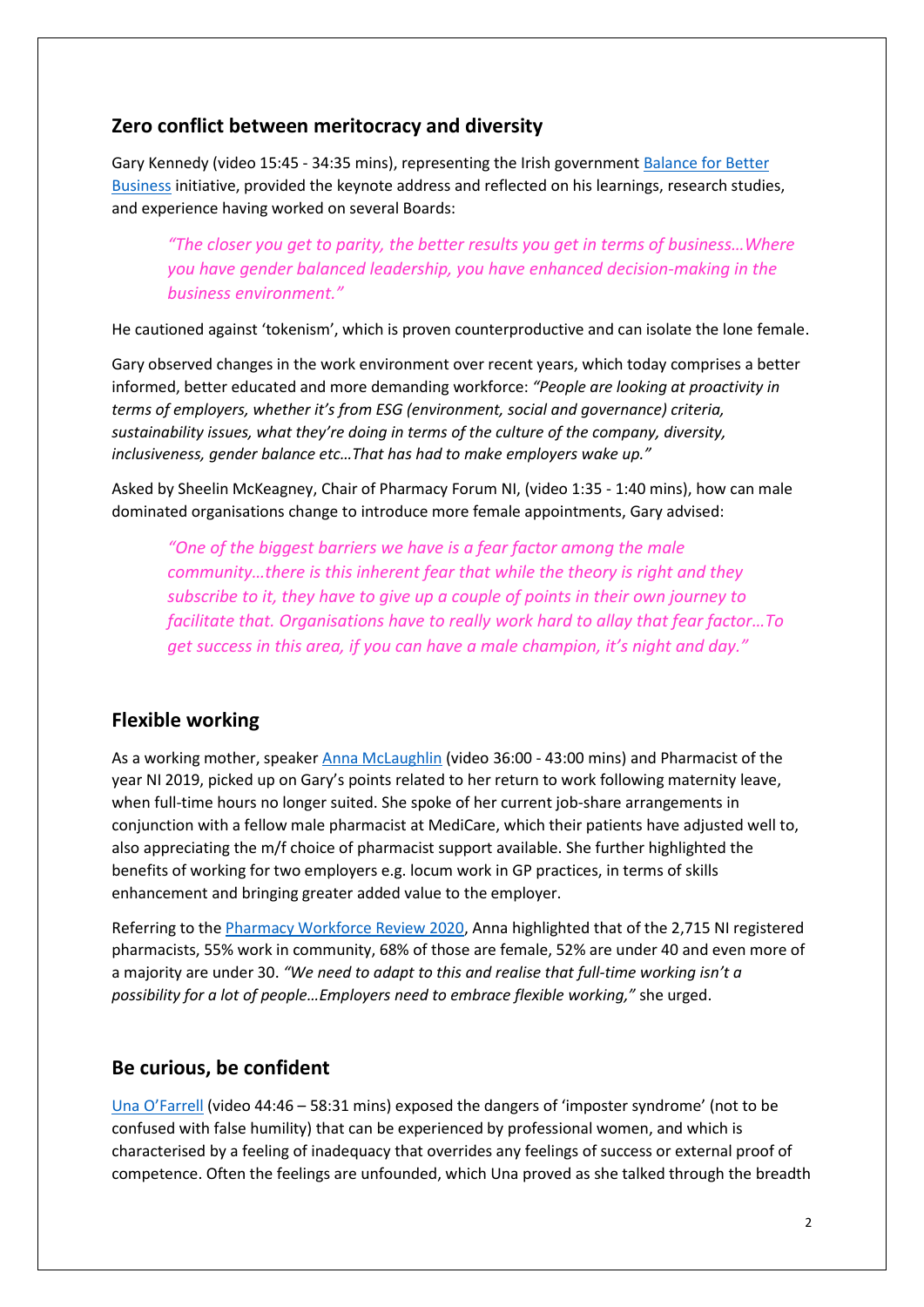of her experience in various aspects of pharmacy gained since graduating, demonstrating the range of opportunity available in the sector.

Addressing the up-and-coming generation of pharmacists, she said:

*"Traditionally, it was aspirational to leave university and take up a full-time permanent role and status was associated with that. Times have changed…we see the rise and rise of a portfolio career, which arguably gives greater longevity in the field. Career to me is not something to be endured but to be enjoyed and that's what I hope pharmacy is for us all."*

Speaking of her experience in the PDA National Association of Women Pharmacists, Una encouraged women to be curious and confident in shooting for more senior roles outside of the conventional pharmacy box.

# **Equality Commission NI – key legislation and tribunals**

Frank Fleming from the [Equality Commission NI](https://www.equalityni.org/Home) (video 59:40 – 01:19) who spoke at our first webinar in March 2021, returned to give an update on sex equality laws related to employment – protections afforded by legislation, namely the Sex Discrimination (NI) Order 1976 and the albeit less successful Equal Pay (NI) Act 1970. His presentation covered pregnancy, maternity and indirect sex discrimination; equality in employment for women affected by menopause; sexual harassment; equal pay legislation; and the laws protecting employees who have undergone gender reassignment. He reminded participants that *"the Commission can offer preliminary legal advice to anyone who feels there may be an issue that they've had to face…People shouldn't be afraid."*

## **Supporting transgender people in healthcare**

Alexa Moore (video 1:20 – 1:34 mins) of [Transgender NI](https://transgenderni.org.uk/) offered insights into the needs of trans patients and went through a 'trans 101' on aspects of language do's and don'ts, outdated terms to be avoided, and health inequalities experienced by the trans community.

She commented on the unique and advantageous positioning of NI pharmacy to support this space:

*"Providing needle exchanges for those who self-medicate for instance. There is a massive issue of drug use and misuse in trans communities. Things like safe injection zones and needle exchanges are really important."* [This is something Pharmacy Forum NI has advocated for in the recent DoH](https://www.pfni.org.uk/consultation-response-new-substance-use-strategy-for-northern-ireland/)  [consultation.](https://www.pfni.org.uk/consultation-response-new-substance-use-strategy-for-northern-ireland/)

Drawing from examples around the world in the wider context of trans healthcare, Alexa saw a greater role for NI pharmacy to integrate into that process:

*"In Argentina, for example, there is a programme of informed consent for trans people attempting to access hormones and surgeries It's the pharmacist who prescribes and monitors hormone replacement therapy, it's the pharmacist that people go to for advice on different side effects etc. Because pharmacists are based in the community, it's an easier way to receive that healthcare. There may be a disconnect in Northern Ireland where we have [only] one gender service…We are all*